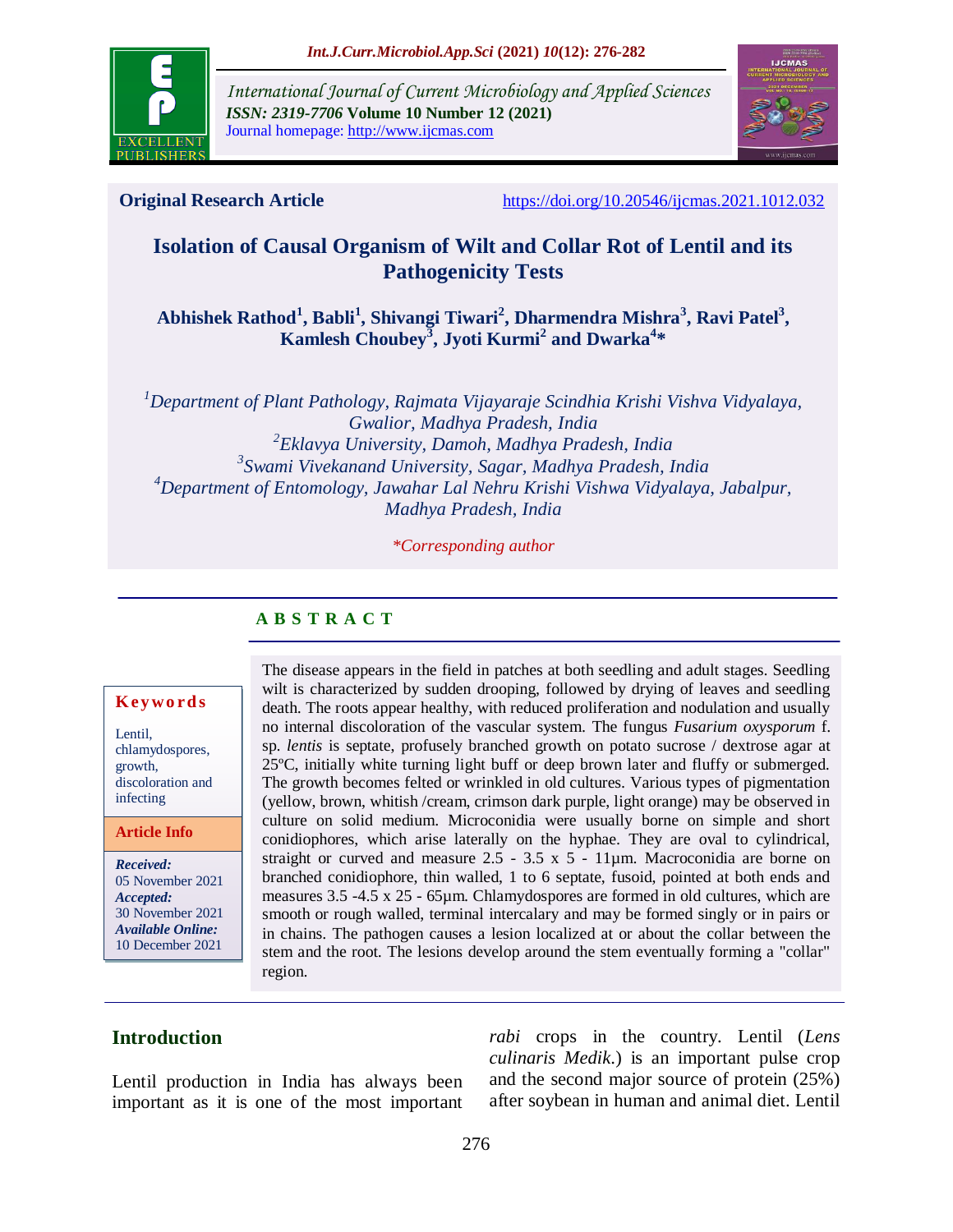is important source of energy (353 kcal), protein (25%), carbohydrate (63%), sugar (2%), fat (1%), vitamin and antioxidant compounds. It is mainly cultivated in Madhya Pradesh, Uttar Pradesh, Bihar, and West Bengal, which account for 85% of total production of India. Lentil is grown as a *rabi* crop or winter crop in India and sown from October to November. It can be grown on a wide range of soils from light loams to black cotton soils and can stand even less fertile moderately alkaline soils and rainfed conditions. The crop matures in 90 to 120 days. The total area under lentil in India was 12.76 lakh ha with a total production of 9.76 lakh ton and 765 Kg/ha productivity.

In Madhya Pradesh lentil was cultivated in an area about 5.5 lakh ha with production of 2.33 lakh tone and 424 kg/ha productivity (Anonymous  $2016-17$ <sup>(1)</sup>. Lentil suffers from attack of a number soil born diseases such as vascular wilt (*Fusarium oxysporum* f.sp. *lentis)*, collar rot (*Sclerotium rolfsii*), root rot (*Rhizoctonia solani*) *etc*. Productivity of lentil is reduced by the diseases by infecting to leaves, stems, roots and pods. It also reduces marketability due to discoloration of seeds  $(Khalequzzaman, 2016)^{(3)}$ . *Fusarium* wilt causes yield losses upto 50% in India. The disease appears in either early stage of crop growth (seedling) or during the reproductive stage (adult stage) (Khare 1981; Stoilova and Chavdarov,  $2006(4)(7)$ .

#### **Materials and Methods**

#### **Equipments and apparatus**

The equipments and apparatus which have been used in the study are given below:- Laminar air flow, BOD incubator, Refrigerator, Autoclave, Glassware, Microscope, Hot air oven, Electronic balance, Forceps, Inoculation Needle, Cork borer, Blade etc.

#### **Cleaning and sterilization of equipments**

Corning make glassware were used during the period of investigation. All the glassware were cleaned with chronic acid, followed by thorough washing with detergent powder and then rinsing tap water before use.

The sterilization of media was done at 15lbs, pressure for 20 min. Petriplates were sterilized in hot air sterilizer at 180°C for 2 hrs. The plastic petriplates used in bio control study, were sterilized by alcohol. The isolation chamber was sterilized by alcohol, followed by ultraviolet exposure for 20 min.

The other equipments used in isolation chamber like forceps, inoculation needle, cork borer, blade, etc. were sterilized by dipping them in alcohol, followed by heating on flame.

### **Media**

#### **Potato Dextrose Agar (PDA) medium**

Peeled and sliced potato - 200 g Dextrose - 20 g

Agar-agar - 20 g

Distilled water - 1000 ml

### *Trichoderma***-selective agar medium**

 $MgSO_4$  7H<sub>2</sub>O - 0.2 g

 $K_2HPO_4 - 0.9 g$ 

 $KCl - 0.15 g$ 

 $NH_4NO_3 - 1.0 g$ 

Glucose - 3.0 g

Hloramphenicol - 0.25 g P-dimethylaminobenzenediazo sodium - 0.3 g Pentachloronitro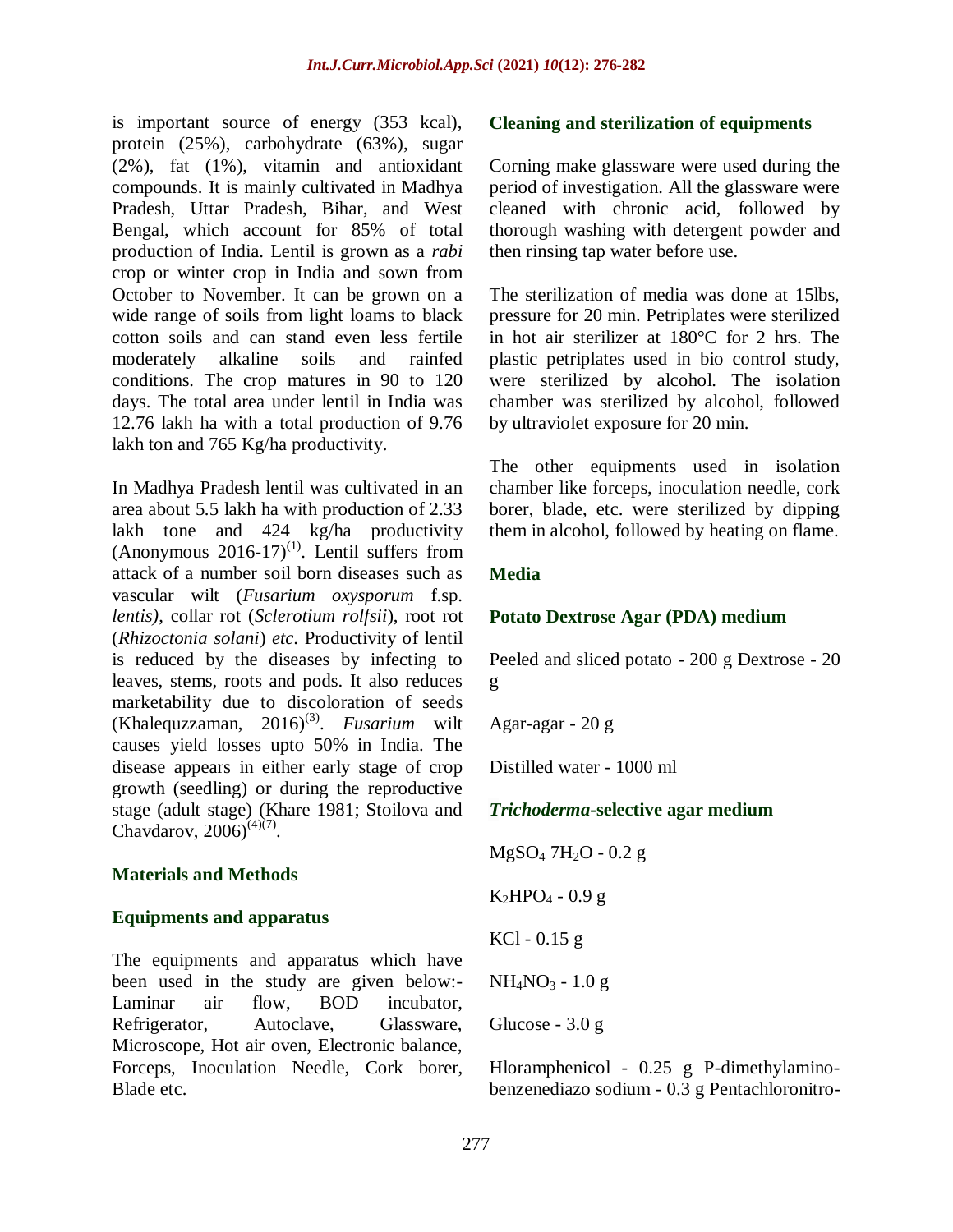benzene - 0.2 g Rose-bengal - 0.15 g

Agar - 20 g

Distilled water - 1 lit.

### **Sterilization procedure Sterilization of glass wares**

Glass wares were washed in liquid detergent under running tap water, and rinsed with distilled water 2-3 times. These were air-dried and then kept in oven for sterilization at 180°C for at least 2 hrs. Plastic wares were autoclaved at 121°C, 15 psi for 15 min.

#### **Sterilization of inoculating needles, forceps, cork – borer and working table**

Clean inoculating needle was sterilized by dipping the loop of needle in spirit and heating over the flame until red – hot. The process was repeated 2 –3 times. Forceps and cork – borer were also sterilized in the way of needle. The working table of laminar air flow was disinfected by sweeping with cotton soaked in absolute alcohol and exposing it to UV light for 30 minutes.

### **Sterilization of media and distilled water**

Sterilized glassware and plastic wares were used for dispensing media and distilled water. All media were autoclaved at 121°C, 15 psi pressure for 15-30 min.

### **Sterilization of laminar air flow**

Prior to the day of inoculation of fungus sample, the laminar air flow was saturated with alcohol vapors. At the time of inoculation the laminar air flow chamber was wiped with 70% alcohol or general spirit. Then only required instruments were kept in the chamber and exposed to UV rays for 15-20 min.

### **Sterilization of media**

In all cases 100 ml medium was poured in 150 ml Erlenmeyer flask, separately plugged with non-absorbent cotton and sterilized in an autoclave.

#### **Source of seeds and other materials**

Lentil seeds and fungicides, talc based formulation of *Trichoderma* strains were obtained from the Department of Plant Pathology R.A.K. College of Agriculture, Sehore (M.P.)

### **Collection of diseased plant samples**

Wilt and Collar rot of lentil plants were collected from sick plot of R.A.K. College of Agriculture, Sehore (M.P.) at vegetative and flowering stages. Samples were brought in laboratory and symptoms were recorded in detail. The tissues of affected plants showing the symptoms of wilt and collar rot were observed under microscope for the presence of the causal agent.

### **Isolation and purification of the pathogen**

Small pieces of infected tissues 1 to 2 mm dimension from the advancing margin of the spot, adjacent to healthy portions were cut with blade, washed well in distilled water to remove dust adhered to the infected pieces. Pieces were dipped in 1 per cent sodium hypo chloride solution for 30 seconds and finally washed well in three changes of sterilized distilled water.

The bits were then transferred to PDA petri plates or slants with the help of inoculating needle under aseptic condition and incubated at  $28 \pm 1$ °C. After 72 hrs, fragments of hyphal growth from the growing tips were transferred to fresh PDA petri plates or slants. Pure culture was made; following repeated hyphal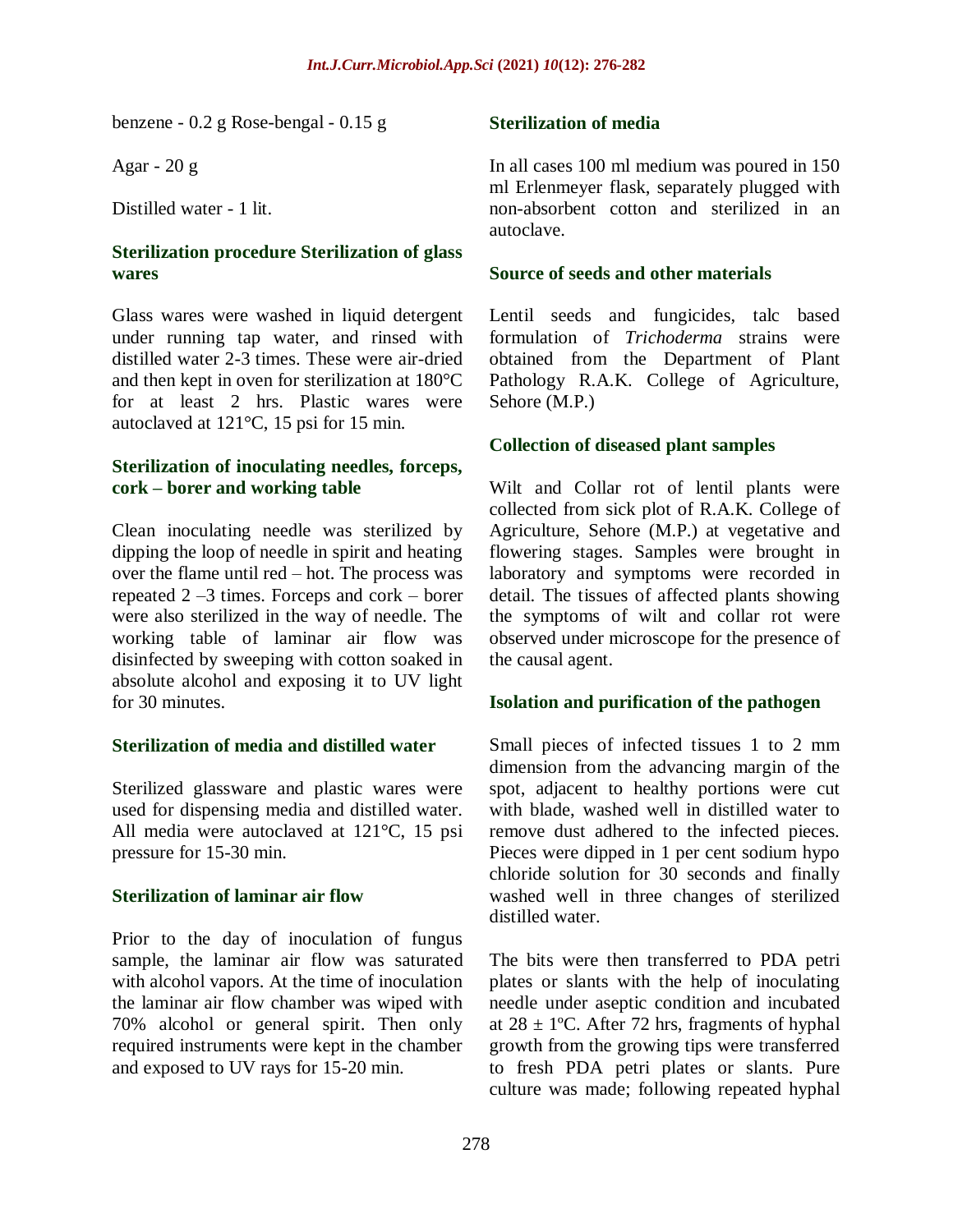tip transfer. Pure culture was maintained on PDA slants by sub culturing it at 30 days intervals. For preservation of cultures the plugged end of the culture tubes were dipped in melted wax and stored in a refrigerator at 5  $+1$ .

#### **Pathogenicity tests Pot inoculation method**

The test fungus was multiplied on soil was sand maize medium for 7 days. Sterilized soil was used in pot experiment. The soil was collected from the local field and dried thoroughly sterilized. Pots of 25 cm face diameter were during experiments. The pots were filled with 1kg sterilized soil and 20 g of inoculum was added in each pot. One inch of soil was placed over the inoculum. The contents were then mixed and surface sterilized seeds were sown and covered by half inch layer of soil. In control, no inoculum was added and pots were filled with sterilized soil. Ten seeds of variety RVL-31 were sown in each pot.

#### **Results and Discussion**

The collar rot and wilt pathogen was isolated from the diseased lentil plants. The infected tissues with healthy tissues were cut into small pieces of 0.5 to 1.0 cm long bits. The bits were surface sterilized by dipping in 1% sodium hypochlorite (NaHCl) solution for 1 min. The excess water on the surface of the pieces was removed by blotting on sterile blotting paper. The sterilized pieces were placed on potato dextrose agar medium supplemented with 200 ppm streptomycin. The plates were incubated at  $28 \pm 1$ °C and examined daily for the growth of mycelium of *Sclerotium rolfsii*. Hyphal tip transfer was made aseptically to potato dextrose agar (PDA) plates amended with 200 ppm streptomycin. The fungus grew upto 90 mm in 3 days on potato dextrose agar (PDA) medium. It produced extensive and white mycelium in culture medium. The mycelium was hyaline, much branched and hyphae thin walled, septate, connection and sclerotia were small, mustard shape, white round bodies with clamp in the beginning, later becoming light to dark brown with shine and measuring 1.0 to 1.15 mm in size of *Sclerotium rolfsii* (Plate-1) and The mycelium was oval to cylindrical, straight or curved and measure 2.5 - 3.5 x 5 - 11µm. Macroconidia are borne on branched conidiophore, thin walled, 1 to 6 septate, fusoid, pointed at both ends and measures 3.5 - 4.5 x 25 - 65µm. Chlamydospores are formed in old cultures, which are smooth or rough walled, terminal intercalary and may be formed singly or in pairs or in chains of *Fusarium oxysporum* f. sp. *lentis.* 

#### **Antifungal activity of** *Trichoderma* **spp. against** *Sclerotium rolfsii* **and** *Fusarium oxysporum* **f. sp.** *lentis***.**

The result of interaction between *Trichoderma*  strains mycelia and *Sclerotium rolfsii* and *Fusarium oxysporum* f. sp. *lentis* mycelia in dual culture indicated that there is a statistical difference in the overall growth. More than 60 mm diameter was observed in *T. viride*, *T. harzianum-5, T. harzianum-4*, *T. harzianum-1*. The mycelial growth of *T. harzianum-5* and *Sclerotium rolfsii* in dual culture were 66.2 mm and 24.2 mm followed by *T. viride*  65.1mm and 26.3 mm and the mycelial growth of *T. viride* and *Fusarium oxysporum* f. sp. *lentis* in dual culture were 75.3 mm and 15.7 mm followed by *T. harzianum-5 70*.1 mm and 20.6 mm respectively after 168 hrs of incubation.

The findings of the investigation entitled Studies on Biological and Chemical Control of wilt and Collar rot of lentil caused by *Fusarium oxysporum* f. sp. *lentis* and *Sclerotium rolfsii* has been described and explained with support of relevant research work published by earlier workers on the subject as follow.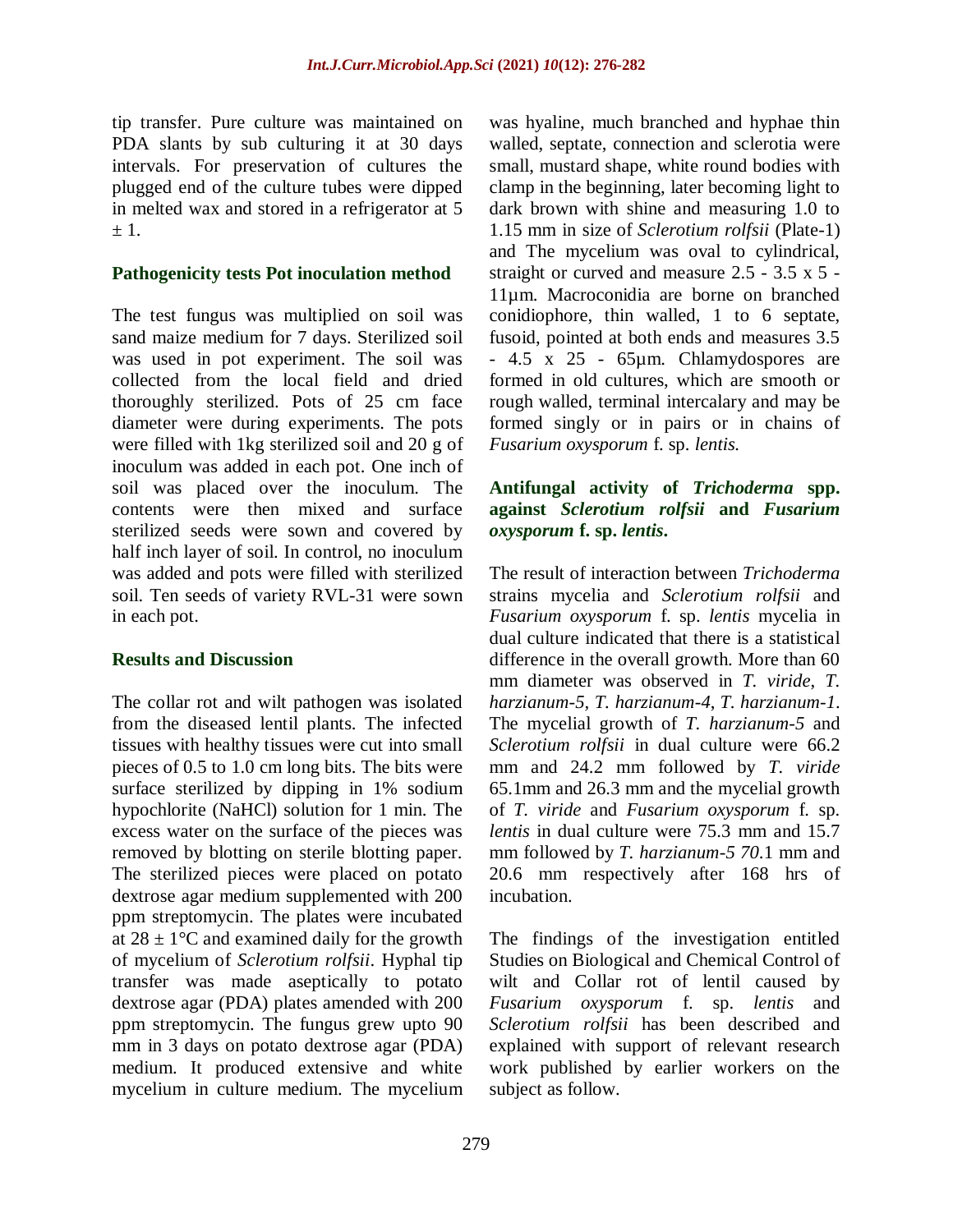| <b>Treatment</b> | <b>Colony diameter</b><br>of Sclerotium rolfsii<br>$(mm)*$ | <b>Colony diameter</b><br>of antagonist $(mm)^*$ | Inhibition growth of<br>Sclerotium rolfsii |
|------------------|------------------------------------------------------------|--------------------------------------------------|--------------------------------------------|
| T. harzianum-1   | 30.5                                                       | 60.2                                             | 51.2                                       |
| T. harzianum-2   | 34.4                                                       | 56.4                                             | 49.2                                       |
| T. harzianum-4   | 25.6                                                       | 65.1                                             | 53.8                                       |
| T. harzianum-5   | 24.2.                                                      | 66.2                                             | 55.1                                       |
| T. viride        | 26.3                                                       | 64.3                                             | 57.6                                       |
| T. mutant        | 46.1                                                       | 44.4                                             | 39.9                                       |
| SE(m)            | 0.79                                                       | 1.33                                             | ۰                                          |
| C.D at $5\%$     | 2.4                                                        | 4.10                                             |                                            |

**Table.1** Antifungal activity of *Trichoderma* strains on radial growth of *Sclerotium rolfsii* after seven days of incubation.

### **Table.2** Antifungal activity of *Trichoderma* strains on radial growth of *Fusarium oxysporum* f. sp. *lentis* after seven days of incubation.

| <b>Treatment</b> | <b>Colony diameter</b><br><b>Fusarium Oxysporum</b><br>f.sp. lentis $(mm)$ ** | <b>Colony diameter of</b><br>antagonist (mm)* | Inhibition growth of<br><b>Fusarium Oxysporum</b><br>f.sp. lentis |
|------------------|-------------------------------------------------------------------------------|-----------------------------------------------|-------------------------------------------------------------------|
| T. harzianum-1   | 23.2                                                                          | 67.2                                          | 58.9                                                              |
| T. harzianum-2   | 33.4                                                                          | 57.5                                          | 50.2                                                              |
| T. harzianum-4   | 28.5                                                                          | 62.4                                          | 57.2                                                              |
| T. harzianum-5   | 20.6                                                                          | 70.1                                          | 61.2                                                              |
| T. viride        | 15.7                                                                          | 75.3                                          | 65.9                                                              |
| T. mutant        | 33.5                                                                          | 57.4                                          | 49.8                                                              |
| SE(m)            | 0.83                                                                          | 1.67                                          |                                                                   |
| C.D at $5\%$     | 2.56                                                                          | 5.16                                          |                                                                   |

\*Average of 3 replications.

## **Fig.1** Colony diameter of *Trichoderma strains* and *Sclerotium rolfsii* after seven days of incubation

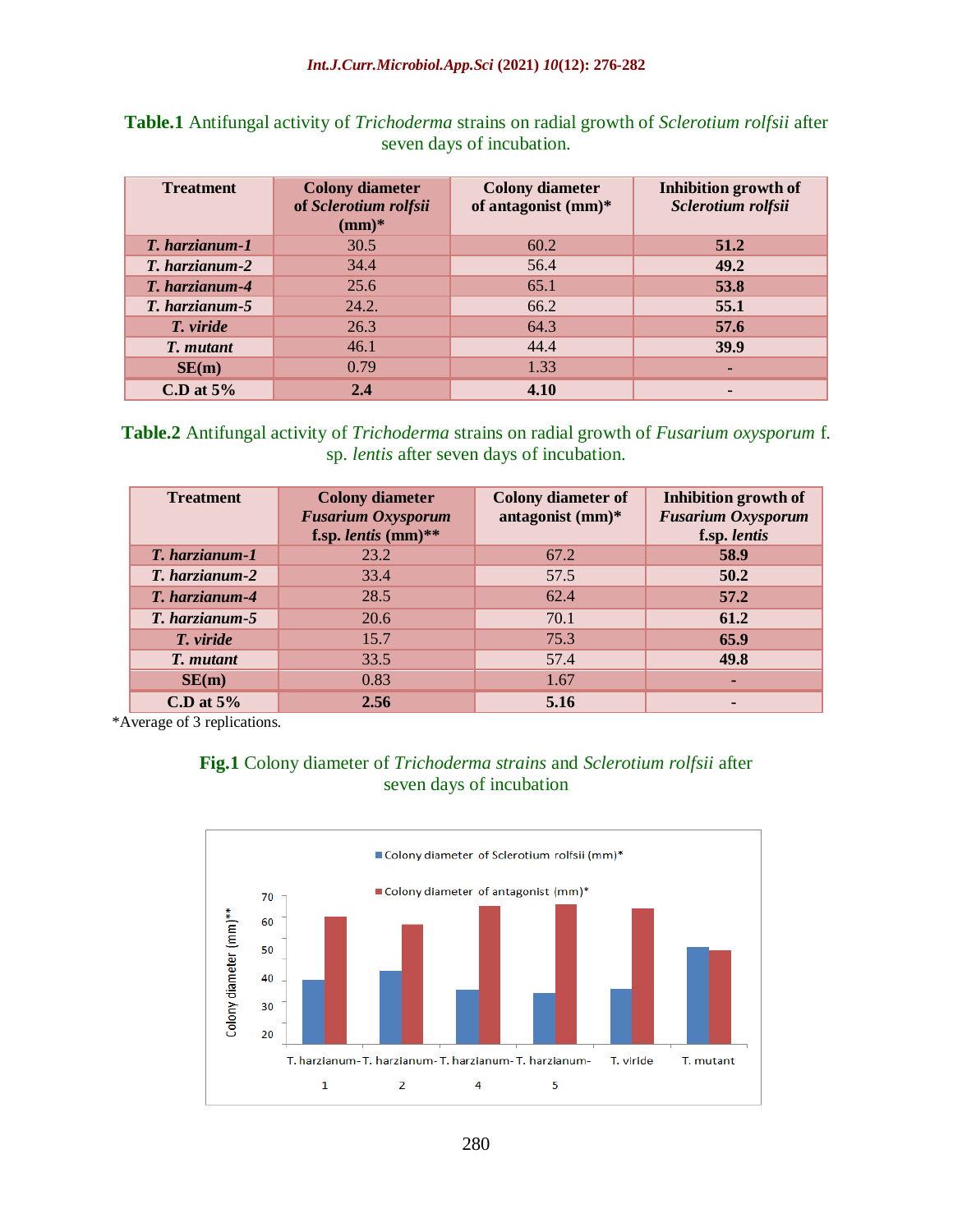



The wilt disease appeared in the field in patches at both seedling and adult stages. Seedling wilt is characterized by sudden drooping, followed by drying of leaves and seedling death. The roots appeared healthy, with reduced proliferation and nodulation and usually no internal discoloration of the vascular system. Adult wilt symptoms appear from flowering to late pod- filling stage and are characterized by sudden drooping of top leaflets of the affected plant, leaflet closure without premature shedding, dull green foliage followed by wilting of the whole plant or of individual branches. Haji *et al.*,  $(2015)^{(2)}$  also described such wilt symptoms in lentil.

Pathogenicity of isolated fungi *F. oxysporum*  f. sp. l*entis* was confirmed on lentil wilt susceptible variety L 9-12 by root dip and soil inoculation methods. Wilt symptoms were appeared after 15 days of inoculation in both the cases and Koch's postulates were confirmed by obtaining similar pathogen. Both these techniques were also demonstrated by Mohammadi *et al.*,  $(2011)^{(6)}$ . Isolation *Sclerotium rolfsii* fungi from infected lentil plant. The mycelium of the fungal culture on PDA medium was white and fluffy. Small white tufts were formed on mycelium which later turned to dark brown, round, sclerotia and measured 1-2 mm in diameter*.* On inoculation of *S. rolfsii* the lentil plants exhibited seedling mortality after ten days and cottony white growth of the fungal mycelium was found around the collar region on which several mustard like sclerotia were observed, confirming the *S. rolfsii.* Xie *et al.*,  $(2014)^{(8)}$ also adopted. Similar methodology to prove pathogenicity of *S. rolfsii* in tomato plants. In this present investigation germination percentage in lentil seed treated with *Trichoderma* strains was significantly higher than control.

The germination percent ranged between 56.5 to 74.5 percent. Maximum germination was recorded in *T. viride* (74.5%) *followed by T. harzianum-5* (72.5%) and *T. harzianum-1*(71.5%). Which was significantly superior to rest of treatments including control. Kumar *et*   $al.,$   $(2014)^{(5)}$ reported enhanced seed germination and vigor of chickpea by the seed treatment of *Trichoderma* strains. *Trichoderma* strains for bio-efficacy,